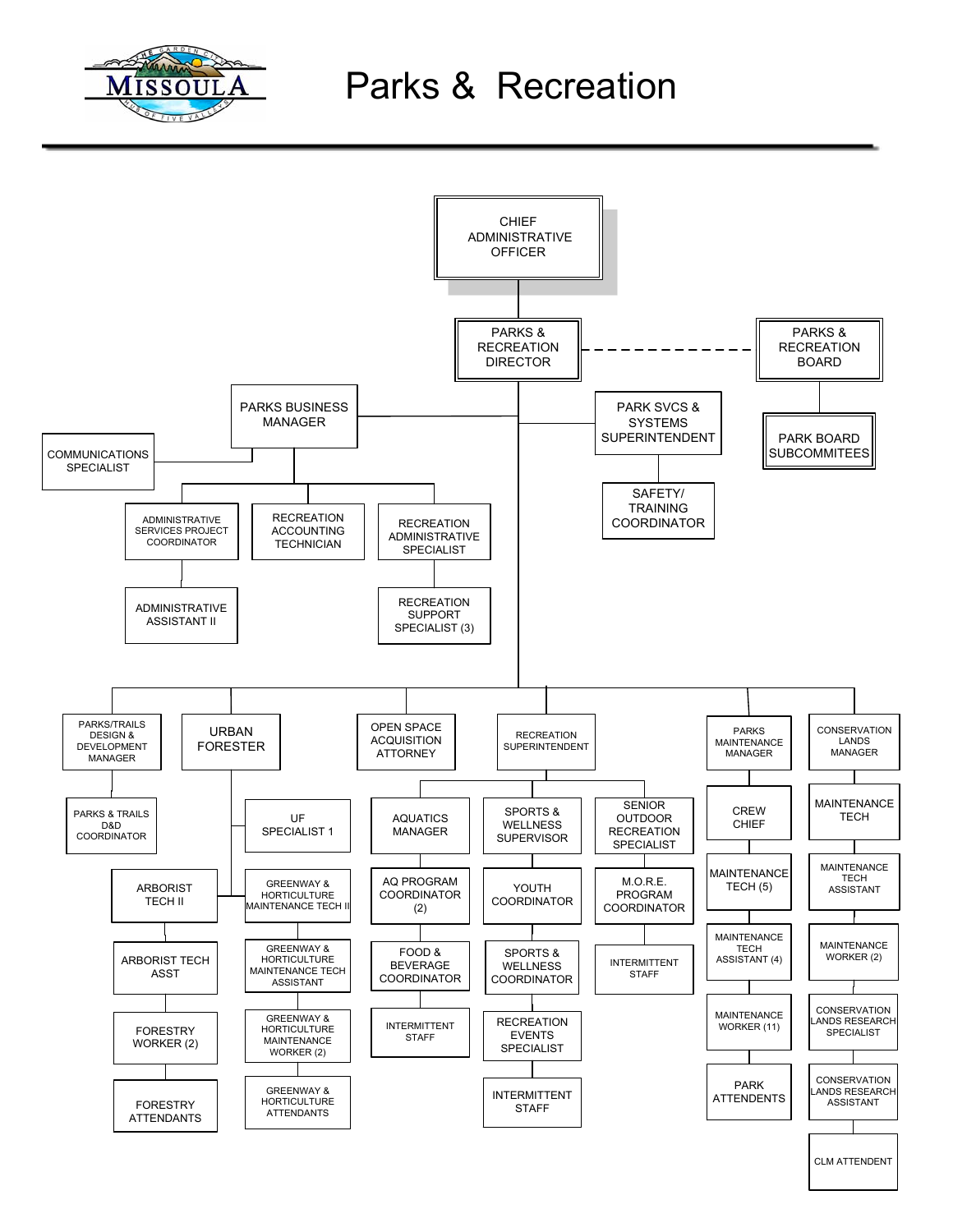# Program Description

Missoula Parks and Recreation is inclusive, serving all, with lands to steward and protect as well as lands and facilities open for use. We build and grow loyal constituents through appropriate communication, quality services, and demonstrated belief in the power of community. We promote quality of life, pride in community, and community engagement in a variety of forms and ways. For everyone, "Parks and Recreation is me"!

# City Strategic Plan &

# Department's Implementation Strategy

Goal #1: Fiscal Sustainability

- Strategy: We will maintain or improve the level of service to citizens.
	- o Implement playground inspection schedules utilizing Playground Guardian software and portable tablets.

Goal #2: Harmonious Natural and Built Environment

- Strategy: We will work to provide citizens access to parks, open spaces and the natural environment.
	- o Complete Phase I of Jeffrey Park: Installation of utilities, irrigation, interior walks, trees, drinking fountain, trash cans, mutt mitt stations and a plaza.
	- o Complete Phase I of Syringa Park Bike Skills Feature: Design and construction of trails and bike features.
	- o In conjunction with the Bellevue Neighborhood, complete phase I and II of the Bellevue Bike Skills Park: Phase I: Construction/installation of the Pump track by the Bellevue neighborhood and Phase II is the construction/installation of a Skills Loop.
	- o In conjunction with MRA, design and construct the Montana Rail Link Park and connect the Bitterroot branch trail between South Ave and North Ave.

Goal #3: Quality of life for all people in all places

- Strategy: We will make sure that our natural and built environments continue to represent Missoula's values of clean water and clear air.
	- o Increase the use of non-motorized transportation by completing the Bitterroot Branch Trail connections from central Missoula to Lolo.
	- $\circ$  Plant/replace 220 trees within the Missoula urban forest by leveraging volunteers and existing park staff.

| <b>Budget by Object of</b>  |       |   | <b>Actual</b>            |   | <b>Amended</b>           |   | Actual    |    | <b>Adopted</b>           |    | <b>Increase</b>          | <b>Percent</b> |
|-----------------------------|-------|---|--------------------------|---|--------------------------|---|-----------|----|--------------------------|----|--------------------------|----------------|
| <b>Expenditure Category</b> |       |   | <b>FY 2016</b>           |   | <b>FY 2017</b>           |   | FY 2017*  |    | <b>FY 2018</b>           |    | (Decrease)               | <b>Change</b>  |
| <b>Personal Services</b>    |       | Ś | 2,897,335                | S | 3.052.946                | S | 3,007,813 | Ŝ  | 3,202,555                | S. | 149.609                  | 5%             |
| Supplies                    |       |   | 207,392                  |   | 256,551                  |   | 246,587   |    | 293,077                  |    | 36,526                   | 14%            |
| <b>Purchased Services</b>   |       |   | 486,447                  |   | 503,590                  |   | 415,537   |    | 516,625                  |    | 13,035                   | 3%             |
| Miscellaneous               |       |   | 10.000                   |   | 17.810                   |   | 22,810    |    | 19.110                   |    | 1,300                    | 7%             |
| Debt Service                |       |   | $\overline{\phantom{0}}$ |   | $\overline{\phantom{0}}$ |   |           |    | $\overline{\phantom{a}}$ |    | $\overline{\phantom{m}}$ |                |
| Capital Outlay              |       |   | $\overline{\phantom{0}}$ |   | $\overline{\phantom{0}}$ |   | $\sim$    |    | $\overline{\phantom{a}}$ |    | $\overline{\phantom{0}}$ |                |
|                             |       |   |                          |   |                          |   |           |    |                          |    |                          |                |
|                             | Total | s | 3,601,174                | s | 3,830,897                | s | 3,692,748 | S. | 4,031,367                | S  | 200,470                  | 5%             |

# **FINANCIAL SUMMARY**

\*Un‐audited numbers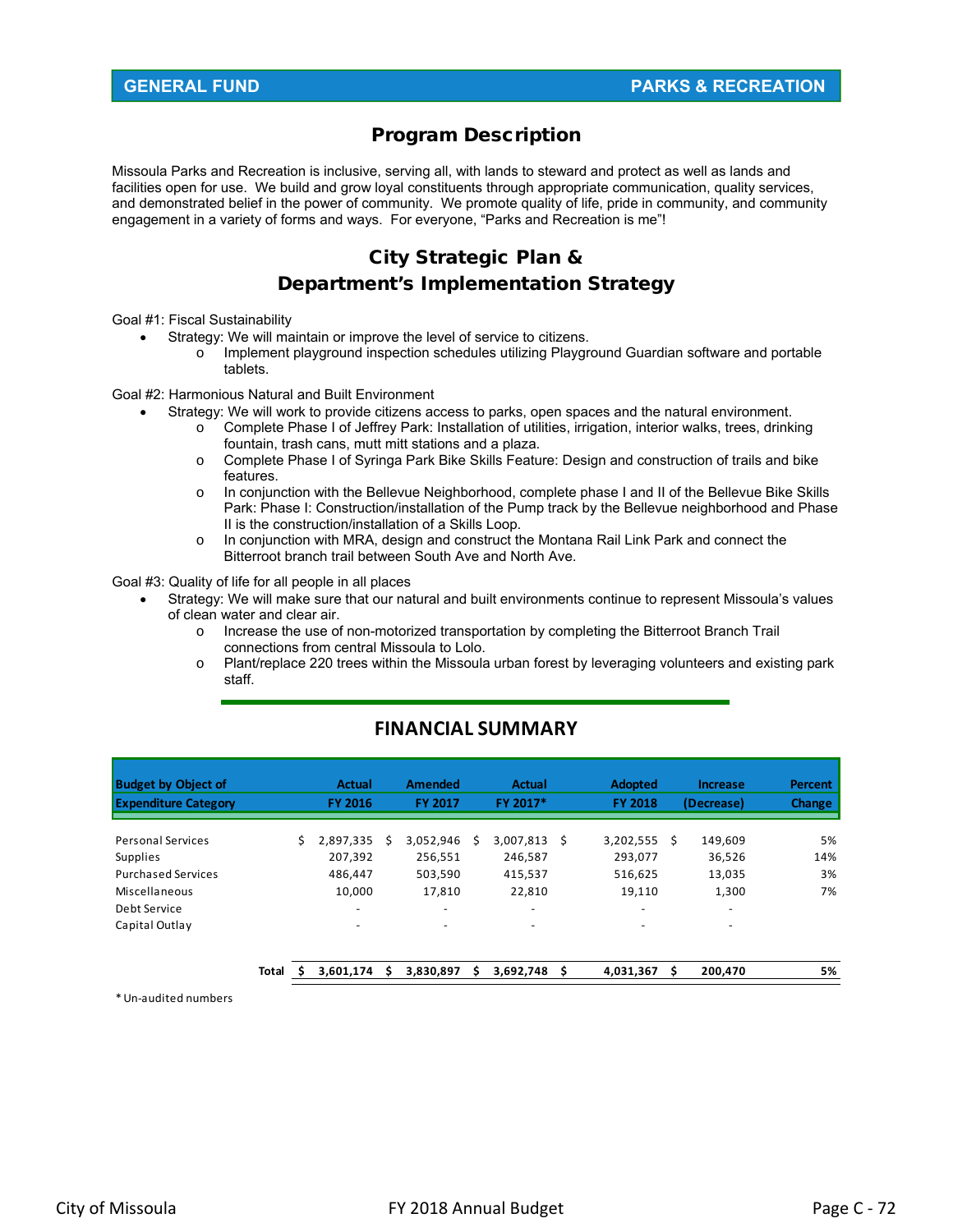### STAFFING SUMMARY

| <b>Title</b>                                        | <b>Actual</b><br>FY 2015 | <b>Actual</b><br>FY 2016 | FY 2017        | <b>Actual Adopted</b><br>FY 2018 |
|-----------------------------------------------------|--------------------------|--------------------------|----------------|----------------------------------|
|                                                     |                          |                          |                |                                  |
| <b>DIRECTOR</b>                                     | 1.00                     | 1.00                     | 1.00           | 1.00                             |
| PARK SERVICES AND SYSTEMS MANAGER                   | 1.00                     | 1.00                     | 1.00           | 1.00                             |
| PARK MAINTENANCE MANAGER                            | 1.00                     | 1.00                     | 1.00           | 1.00                             |
| OPEN SPACE ACQUISITION & GRANTS MANAGER             | 1.00                     | 1.00                     | 1.00           | 1.00                             |
| PARKS & TRAILS DESIGN & DEVELOPMENT MANAGER         | 1.00                     | 1.00                     | 1.00           | 1.00                             |
| <b>RECREATION MANAGER</b>                           | 1.00                     | 1.00                     | 1.00           | 1.00                             |
| RECREATION SUPPORT SPECIALIST                       | 1.00                     | 1.00                     | 1.00           | 1.00                             |
| RECREATION SPECIALIST-M.O.R.E.                      | 1.00                     | 1.00                     | 1.00           | 1.00                             |
| SPORTS AND WELLNESS SUPERVISOR                      | 1.00                     | 1.00                     | 1.00           | 1.00                             |
| ADMIN SERVICE MGR/PROJECT COORDINATOR               | 1.00                     | 1.00                     | 0.90           | 0.90                             |
| CONSTRUCTION PROJECT COORDINATOR                    | 1.00                     | 1.00                     | 1.00           | 1.00                             |
| <b>URBAN FORESTER</b>                               | 1.00                     | 1.00                     | 1.00           | 1.00                             |
| CONSERVATION LAND MANAGER                           | 1.00                     | 1.00                     | 1.00           | 1.00                             |
| ADMIN SERVICE MGR/PROJECT COORDINATOR               | 1.00                     | 1.00                     | 1.00           | 1.00                             |
| ADMIN III - 100 HICKORY                             | 1.00                     | 1.00                     | 1.00           | 1.00                             |
| <b>RECREATION SUPPORT SPECIALIST</b>                | 1.00                     | 1.00                     | 1.00           | 1.00                             |
| <b>COMMUNICATION SPECIALIST</b>                     | 0.75                     | 0.75                     | 0.75           | 0.75                             |
| SAFETY/TRAINING COORDINATOR                         | 0.83                     | 0.83                     | 0.83           | 0.83                             |
| MORE COORDINATOR                                    | 0.89                     | 0.89                     | 0.89           | 0.89                             |
| YOUTH COORDINATOR                                   | 0.83                     | 0.83                     | 0.83           | 0.83                             |
| SPORTS AND WELLNESS COORDINATOR                     |                          | $\overline{a}$           | 0.25           | 0.25                             |
| <b>RECREATION SUPPORT SPECIALSIT</b>                | $\overline{a}$           | $\overline{a}$           | $\overline{a}$ | 0.25                             |
|                                                     |                          |                          |                |                                  |
| <b>ARBORIST</b>                                     | 1.00                     | 1.00                     | 1.00           | 1.00                             |
| ARBORIST ASSISTANTS                                 | 1.66                     | 1.66                     | 1.66           | 0.83                             |
| MAINTENANCE TECHNICIAN ASST                         | 4.17                     | 4.15                     | 4.15           | 4.15                             |
| <b>MAINTENANCE WORKERS</b>                          | 7.25                     | 7.20                     | 7.50           | 7.50                             |
| MAINTENANCE TECHNICIAN                              | 8.00                     | 8.00                     | 7.00           | 7.00                             |
| <b>CREW CHIEF</b>                                   | $\blacksquare$           | $\overline{a}$           | 1.00           | 1.00                             |
| PARK ATTENDANT                                      | 5.58                     | 6.41                     | 6.49           | 6.49                             |
| <b>FORESTRY WORKER</b>                              | 0.83                     |                          |                |                                  |
| <b>INTERMITTENT POSITIONS (RECEIVE NO BENEFITS)</b> |                          |                          |                |                                  |
| <b>OFFICIALS</b>                                    | 0.81                     | 0.81                     | 0.81           | 0.81                             |
| LEVEL 1 INTERMITTENT RECREATION                     | 0.38                     | 0.38                     | 0.38           | 0.38                             |
| LEVEL 2 INTERMITTENT RECREATION                     | 2.84                     | 2.83                     | 2.84           | 2.84                             |
| LEVEL 3 INTERMITTENT RECREATION                     | 1.32                     | 1.32                     | 1.32           | 1.32                             |
| LEVEL 4 INTERMITTENT RECREATION                     | 2.69                     | 2.76                     | 4.55           | 5.09                             |
| LEVEL 5 INTERMITTENT RECREATION                     | 1.10                     | 1.10                     | 1.03           | 1.16                             |
| LEVEL 5 SPECIALTY INSTRUCTOR - KIA                  | 0.01                     | 0.01                     | 0.01           | 0.31                             |
| PHONE RECEPTIONIST                                  | 0.41                     | 0.41                     | 0.41           | $\overline{\phantom{a}}$         |
|                                                     |                          |                          |                |                                  |
|                                                     |                          |                          |                |                                  |
| <b>Total</b>                                        | 57.35                    | 57.34                    | 59.60          | 59.58                            |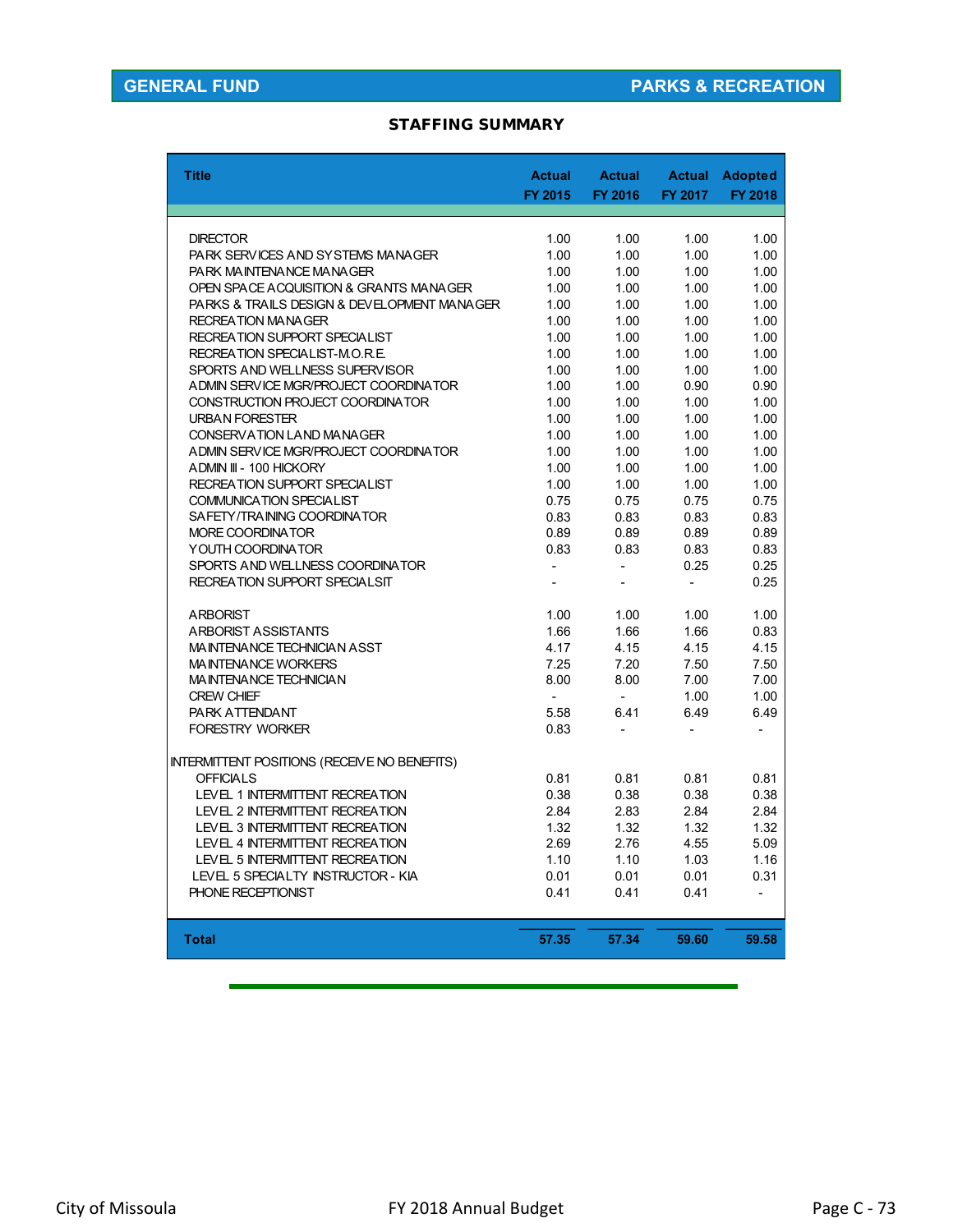# Performance Measures & Workload Indicators

### Performance Measures

|                | <b>Measure</b>                              | <b>Actual</b><br><b>FY2015</b> |         | <b>Actual</b><br><b>FY2016</b> |              |    | <b>Actual</b><br><b>FY2017</b> |    | <b>Adopted</b><br><b>FY2018</b> |  |
|----------------|---------------------------------------------|--------------------------------|---------|--------------------------------|--------------|----|--------------------------------|----|---------------------------------|--|
| 1.             | <b>Expansion of Recreation services</b>     |                                |         |                                |              |    |                                |    |                                 |  |
|                | Increase # of particpants in Rec programs   |                                | 13,187  |                                | 13,846       |    | 19,213                         |    | 20,000                          |  |
|                | Increase amount of funding for Scholarships | \$                             | 18.401  | \$                             | 32,000       | \$ | 34.531                         | -S | 35,000                          |  |
|                | Increase # of Volunteer Hours               |                                | 1.309   |                                | 8.500        |    | 10.896                         |    | 12.000                          |  |
| $\overline{2}$ | Increase Number of Shelter reservations     |                                |         |                                |              |    |                                |    |                                 |  |
|                | Number of Shelter/permits                   |                                | 437     |                                | 538          |    | 518                            |    | 525                             |  |
|                | Number of People Served                     |                                | 19.503  |                                | 22,596       |    | 20.333                         |    | 22.000                          |  |
| 3.             | Develop Park and Trail Standards            |                                | 55%     |                                | 75%          |    | 100%                           |    | 100%                            |  |
| 4.             | Amount of external funds leveraged *        | \$                             | 149.570 |                                | \$27,037,000 |    | \$13,750,000                   | S  | 150,000                         |  |

\* Funds include but not limited to: Grants; Donations; Bonds; etc..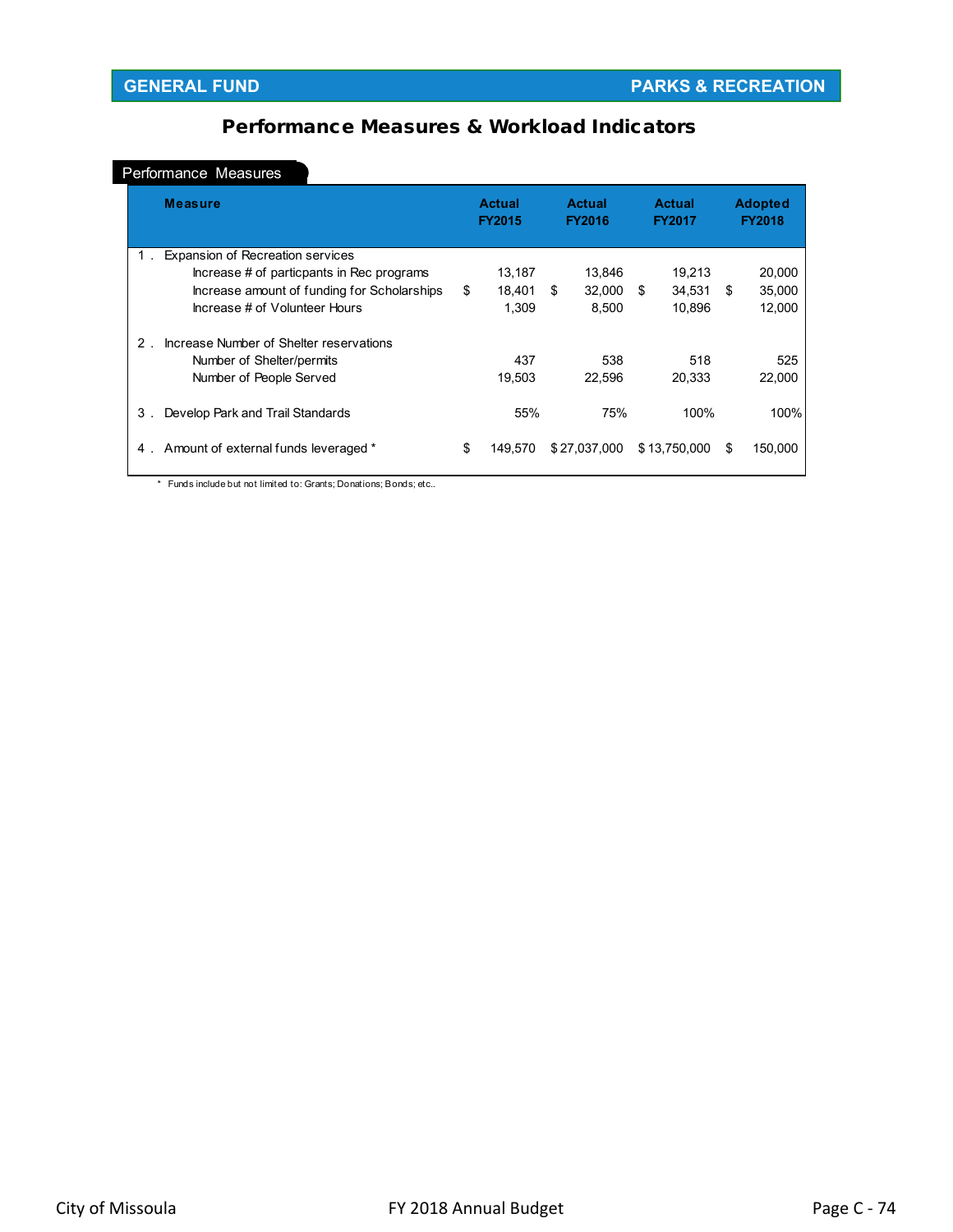### Workload Indicators

|                | Indicator                                                   | <b>Actual</b><br><b>FY2015</b> | <b>Actual</b><br><b>FY2016</b> | <b>Actual</b><br><b>FY2017</b> | <b>Adopted</b><br><b>FY2018</b> |
|----------------|-------------------------------------------------------------|--------------------------------|--------------------------------|--------------------------------|---------------------------------|
|                | <b>MAINTENANCE</b>                                          |                                |                                |                                |                                 |
| $1$ .          | Number of lights maintained                                 | 427                            | 427                            | 496                            | 550                             |
| $2$ .          | Number of restrooms maintained                              | 32                             | 32                             | 35                             | 38                              |
| 3 <sup>1</sup> | Number of athletic fields maintained                        | 37                             | 37                             | 43                             | 49                              |
| 4.             | Number of playgrounds maintained                            | 33                             | 34                             | 38                             | 39                              |
| 5.             | Number of irrigation systems maintained                     | 114                            | 114                            | 116                            | 118                             |
| 6.             | Number of dog parks maintained                              | 3                              | 3                              | 3                              | 4                               |
| $7$ .          | Number of benches maintained                                | 234                            | 235                            | 235                            | 240                             |
| 8.             | Number of signs maintained                                  | 72                             | 72                             | 72                             | 72                              |
|                | 9. Acres of turf irrigated                                  | 387                            | 399                            | 452                            | 475                             |
|                | <b>URBAN FORESTRY</b>                                       |                                |                                |                                |                                 |
|                | 1. Number of trees planted by staff                         | 150                            | 150                            | 160                            | 160                             |
| $2$ .          | Number of trees planted by Volunteers in Planting (TFM)     | ٨                              | ٨                              | 58                             | 60                              |
| 3.             | Number of mature trees pruned by staff                      | 250                            | 250                            | 1,157                          | 750                             |
| 4.             | Number of young trees pruned by Volunteers in Pruning (TFM) | $\boldsymbol{\wedge}$          | ٨                              | 1,638                          | 1,500                           |
| 5.             | Number of high risk trees removed                           | 79                             | 30                             | 222                            | 200                             |
| 6.             | Miles of paved commuter trails maintained                   | 22                             | 23                             | 28                             | 29                              |
| $7$ .          | Number of annual flow ers planted                           | 260                            | 5,220                          | 3,184                          | 3,000                           |
| 8.             | Number of plants grow n in-house                            | Λ                              | ٨                              | 975                            | 975                             |
| 9.             | Number of shrubs and perennials planted                     | Λ                              | Λ                              | 216                            | 216                             |
| 10.            | Number of bridges maintained                                | Λ                              | Λ                              | 8                              | $16*$                           |
| $11$ .         | Miles of greenw ay maintaned                                | $\boldsymbol{\wedge}$          | ν                              | 48                             | 48                              |
| $12$ .         | Number of landscape acres maintained                        | Λ                              | ٨                              | 54                             | 54                              |
| $13$ .         | Number of Plazas maintained                                 | ٨                              | ٨                              | $\overline{2}$                 | $\overline{2}$                  |
|                | <b>CONSERVATION LANDS</b>                                   |                                |                                |                                |                                 |
| 1 <sup>1</sup> | Number of acres thinned on CL for fuel reduction            | 104                            | 120                            | 120                            | 120                             |
| $2$ .          | Number of acres surveyed on w hich w eed w ere sprayed      | 500                            | 500                            | 500                            | 500                             |
| 3 <sub>1</sub> | Number of acres grazed for weed control on CL               | 900                            | 1,180                          | 1,180                          | 1,180                           |
| 4 <sup>1</sup> | Number of trailheads maintained                             | 49                             | 49                             | 49                             | 49                              |
| 5.             | Miles of conservation trail maintained                      | 48                             | 48                             | 48                             | 52                              |
| 6.             | Number of acres reseeded on CL                              | 130                            | 128<br>35                      | 128                            | 128                             |
| 7.             | Number of trailheads maintained CL                          | 35<br>31                       | 31                             | 35<br>31                       | 35<br>31                        |
| 8.<br>9.       | Number of access points maintained CL<br>Number of kiosks   | 6                              | 5                              | 5                              | 5                               |
| 10.            | Number of signs maintained                                  | 199                            | 199                            | 199                            | 199                             |
| $11$ .         | Number of native plants planted on CL                       | 992                            | 992                            | 992                            | 992                             |
| $12$ .         | Number of acres of weeds hand pulled CL                     | 9                              | 20                             | 20                             | 20                              |
| $13$ .         | Number of benches maintained                                | 14                             | 14                             | 14                             | 14                              |
| 14.            | Number of bridges                                           | 5                              | 5                              | 5                              | 5                               |
|                |                                                             |                                |                                |                                |                                 |

^ Historical information unavailable

\* Updated with actual number for FY 2018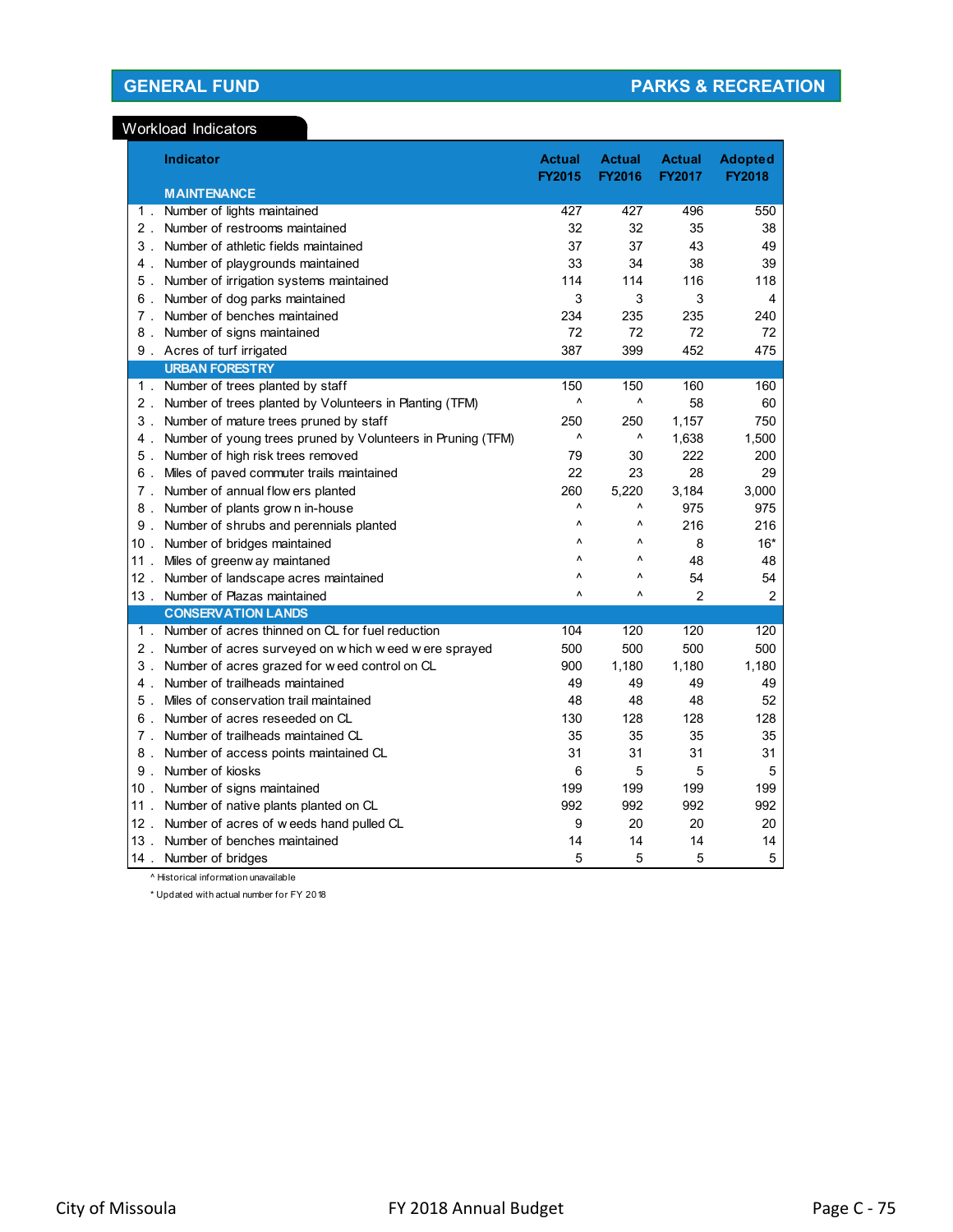# 2018 Budget Highlights

The Department is thankful the Fiscal Year 2018 budget process provides opportunities to submit funding requests for Capital Improvements and Service Enhancements to better serve the residents of our community.

The Department continues to examine itself and initiate changes to improve the way in which we do business and deliver services to the community. Changing maintenance practices; providing new tools like the Urban Forestry Management Plan, Park Design Standards; developing and sustaining partnerships; leveraging funds; promoting volunteer opportunities; seeking sponsors for events; soliciting donations and grants are just some of the ways the Department is working to meet City goals.

In addition to City Strategic Goals, the Parks & Recreation Department's FY2018 requests were developed around, and prioritized, using foundational guidelines: Ensure Public Safety; Meet Legal Mandates; Address Preventative Maintenance, Maintain Existing Infrastructure, Leverage Funds; and, Add Capacity or Services. Projects and enhancements that meet all or most of these guidelines were prioritized above those that did not.

The Department's highest priorities in the proposed FY2018 budget requests places emphasis on providing programming and opportunities for all Missoula citizens; seeking adequate funds to sustainably maintain facilities to meet user demands; and, secure resources to maximize the life of existing park resources and infrastructure.

The Department's top goals for FY2018 include:

- To ensure continued growth and success it will be necessary to look at the overall department to determine what level of staffing is needed to maximize efficiency and productivity
- Implement playground inspection schedules using Playground Guardian software and tablets
- Complete two year review of the 2015 Urban Forest Master Management Plan
- Finalize and adopt recreation use plans for the recently acquired South Hills Spur Property.
- Park Master Plan Implementation as funds permit for Hellgate, Syringa, Bess Reed/East Caras, Parks
- Streamline Development Review Process
- Update the 2006 Open Space Plan and the 2004 Master Park Plan.
- Implementation of Park Asset Management and Turf Management Plans
- Streamline Special Use permitting process and revise scholarship program procedure
- Expand outdoor and sports and wellness program offerings
- Continue to develop department wide capacity and enhance relationship with intra-departmental efforts
- Continue to grow partnerships with user groups, agencies, business and neighborhoods related to initiatives and pending projects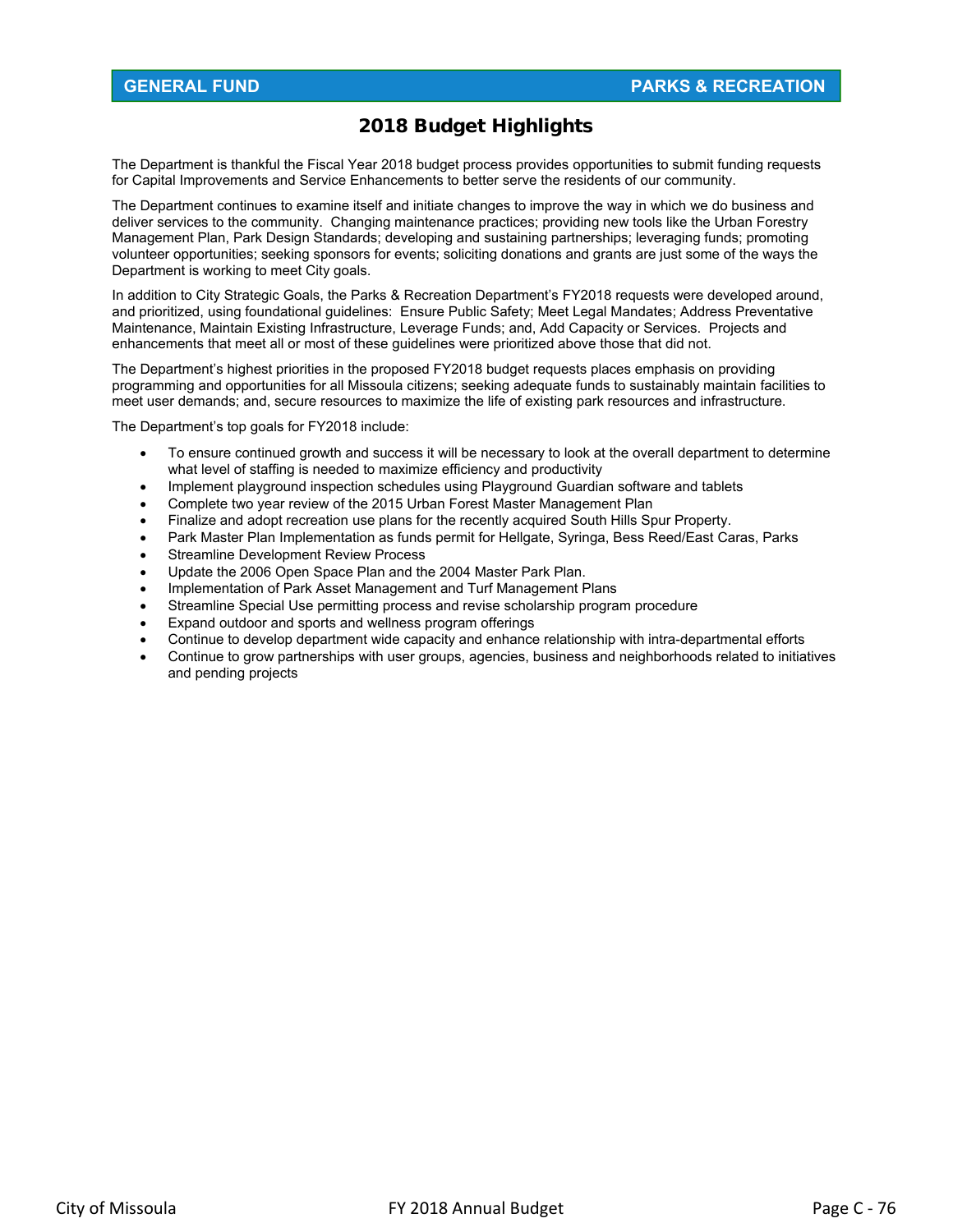# **SPECIAL REVENUE FUNDS PARK DISTRICT #1 (2513)**

# Program Description

This program encompasses a city-wide park district entitled "CITY OF MISSOULA PARK DISTRICT NUMBER 1" designed to maintain the base level of service (FY09) provided to all city residents. An annual assessment will be established for the purpose of funding and/or financing costs associated with providing services including but not limited to: (1) Maintenance, repair, replacement, upkeep, installation, improvement, operational enhancement, construction, reconstruction, acquisition of land and/or (2) Implementation of measures required to maintain public health safety or meet legal or regulatory requirements, and/or (3)Purchasing, replacing and/or maintaining equipment, tools or vehicles used to carry out the functions described herein, and/or (4) Any other functions, labor, supplies and/or materials necessary for management and maintenance of City-owned facilities, lands and equipment under the responsibility and care of the City of Missoula Parks and Recreation Department including but not limited to: Public Parks and Park areas (as described in the master Parks and Recreation plan for the greater Missoula area, Recreation facilities, trails, open space (as defined by the City of Missoula Urban Area Open Space Plan), urban forest, medians, boulevards, pathways, sidewalks, public easements and other facilities located in the City and/or owned by the City; and providing for other matters properly relating thereto.

# City Strategic Plan & Department's Implementation Strategy

#### **Goal #1: Fiscal Sustainability**

We will work to continually inventory, evaluate and enhance the infrastructure and assets under the purview of Parks and Recreation and strive to develop interdepartmental efficiencies where the stewardship of infrastructure and assets overlap. We will continue to build relationships with key community institutions

- 1. Strategy:
	- o Secure adequate ongoing funding to ensure Fort Missoula Regional Park can be maintained into the future as a state of the art regional park and recreation destination
	- o Work to implement goals outlined in Park and Recreation plans
	- o Adopt additions to Park and Recreation Design Manual

#### **Goal #2: Harmonious Natural and Built Environments**

We will continue to invest in planning and execution of existing plans and that our plans and policies encourage development that reflects community values.

- 2. Strategy: Review and update Plans per recommendations
	- o Update Master Park Plan and Urban Area Open Space Plan
	- o Update Urban Forest Master Management Plan
- 3. Strategy: implementation of approved community plans:
	- o Management Plans: Urban Forest Master Management Plan, Conservation Lands Management Plan, Park Asset Management Plan, Turf Management Plan, Mater Park Plan
	- $\circ$  Design standards medians, boulevards, trees adopted in FY 2016 and implemented in design review. Additional standards and updates occurred in FY17
- 4. Strategy: enhance the quality of our green infrastructure
	- o Addition of South Hills Spur Trails to the City of Missoula Conservation Lands.
	- o Adoption of Design Standards Manual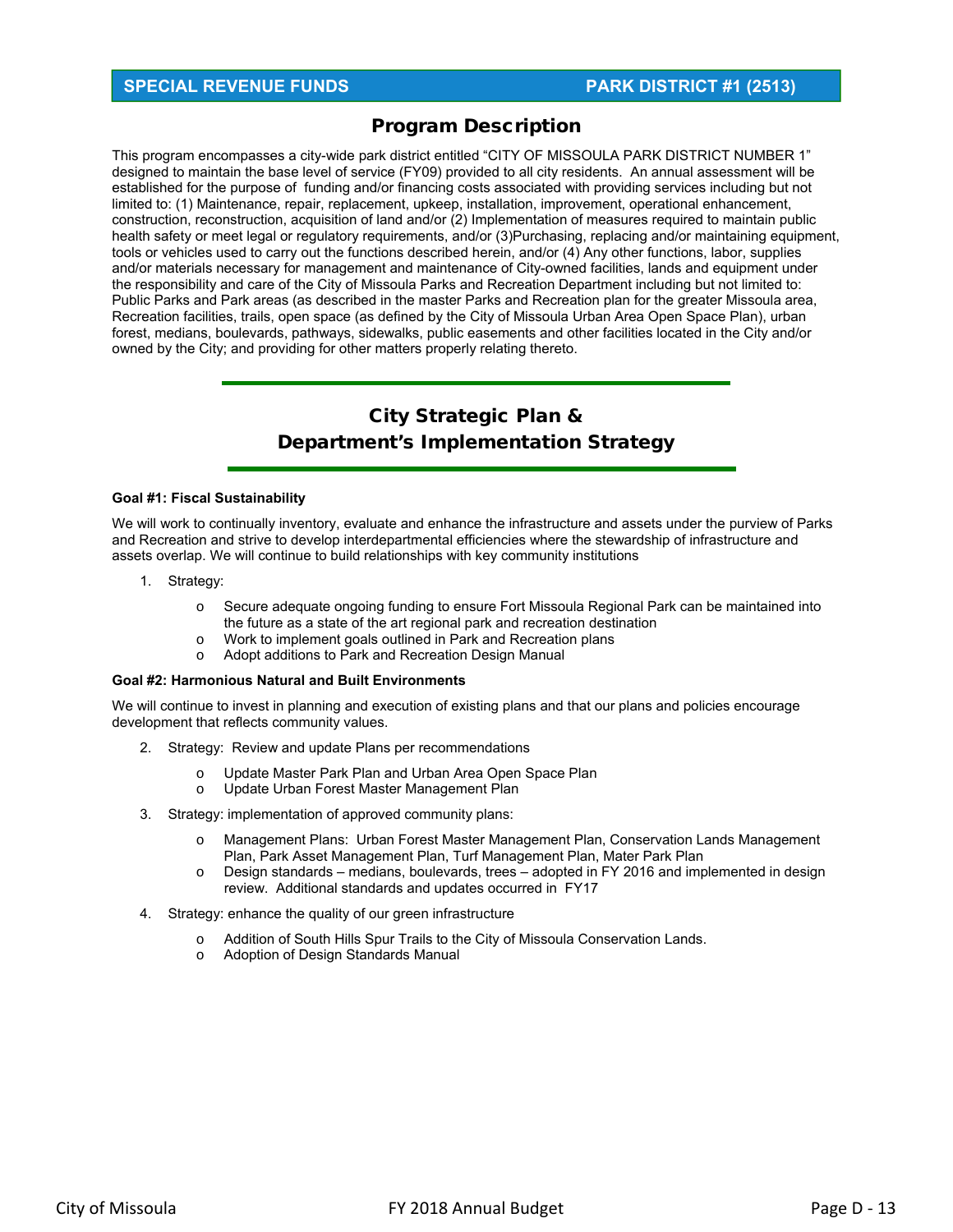# **SPECIAL REVENUE FUNDS PARK DISTRICT #1 (2513)**

| <b>Budget by Object of</b>  |       | <b>Actual</b>  |   | <b>Amended</b> |   | Actual    |    | <b>Adopted</b> |   | <b>Increase</b> | Percent       |
|-----------------------------|-------|----------------|---|----------------|---|-----------|----|----------------|---|-----------------|---------------|
| <b>Expenditure Category</b> |       | <b>FY 2016</b> |   | <b>FY 2017</b> |   | FY 2017*  |    | <b>FY 2018</b> |   | (Decrease)      | <b>Change</b> |
| <b>Personal Services</b>    |       | \$<br>190.958  | Ŝ | 316,839        | Ŝ | 315,807   | Ś. | 374,326        | Ŝ | 57,487          | 18%           |
| <b>Supplies</b>             |       | 201.226        |   | 187,985        |   | 190,563   |    | 185,326        |   | (2,659)         | $-1\%$        |
| <b>Purchased Services</b>   |       | 353,210        |   | 268.116        |   | 259,044   |    | 272,286        |   | 4.170           | 2%            |
| Miscellaneous               |       |                |   | 168.214        |   | 168,214   |    | 333,894        |   | 165,680         | 98%           |
| Debt Service                |       | 210,605        |   | 301,546        |   | 350,480   |    | 205,734        |   | (95, 812)       | $-32%$        |
| Capital Outlay              |       | 93,020         |   | 70,000         |   | 64,128    |    | 70,000         |   | ٠               | 0%            |
|                             | Total | 1,049,018      |   | 1,312,700      |   | 1,348,236 | s  | 1,441,566      | ς | 128,866         | 10%           |

# **FINANCIAL SUMMARY**

\*Un‐audited numbers

# FY 2018 Budget Highlights

The approved increase in Park District #1 funding for FY 2018 will provide for improvement in core parks and greenways and maintenance services particularly where those services were reduced in past years. Priorities include but are not limited to**:** 

#### **Conservation Lands Management - Funding for Trails/Trailhead**

- Allow for proactive trail and trailhead design, improvements, trail re-routes and long-term cyclical maintenance. Ensure trailheads are maintained at an acceptable level to ensure public safety, security and are consistent with adopted City laws. In 2014, citizens ranked "trail maintenance" as the number one recreational management priority on conservation lands. In 2015, CLM crews mapped 53.6 mi. of designated trails (18% growth since 2008), 19.8 mi. of user created trails (100% growth since 2008) and documented 351 individual problems on CL trails. This program easily has a 10 year backlog of trail maintenance & reroutes. Investing in our trails and trailheads now will ensure responsible recreation management as Missoula's population grows
- Develop internal standard operating procedures, more detailed work plans and new employee training materials for the CLM program.
- Finalize and adopt recreation use plans for the newly acquired South Hills Spur Property.

#### **Park Maintenance**

- Inventory all park assets according to Park Asset Management Plan
- Completion of Janette Rankin park restoration
- Procure and Install all items for Fort Missoula Regional Park
- Kiwanis Park Install multi sports field and backstop
- Enhance/renovate restrooms in all parks
- Revise Herbicide spraying contract and solicit for bids for a three year term
- Focus on deferred turf care, proper irrigation, fertilization, aeration, weed control and top dressing of the Parks system turf areas. Areas which were cut to reallocate available funds to fuel & utilities or to adjust for reduced budget.
- Routine maintenance of playgrounds, asphalt, park infrastructure to ensure safety and proper upkeep of the systems assets.

#### **Urban Forestry, Greenways & Horticulture**

These funds will be utilized to perform maintenance on right of ways, medians and trails which have not been funded in previous years.

 Turf cares, plant bed vegetation, weed control and general upkeep of areas has been from funds tapped from other programs. Funds are needed to ensure maintenance resources are adequate to revitalize and sustain these existing community assets.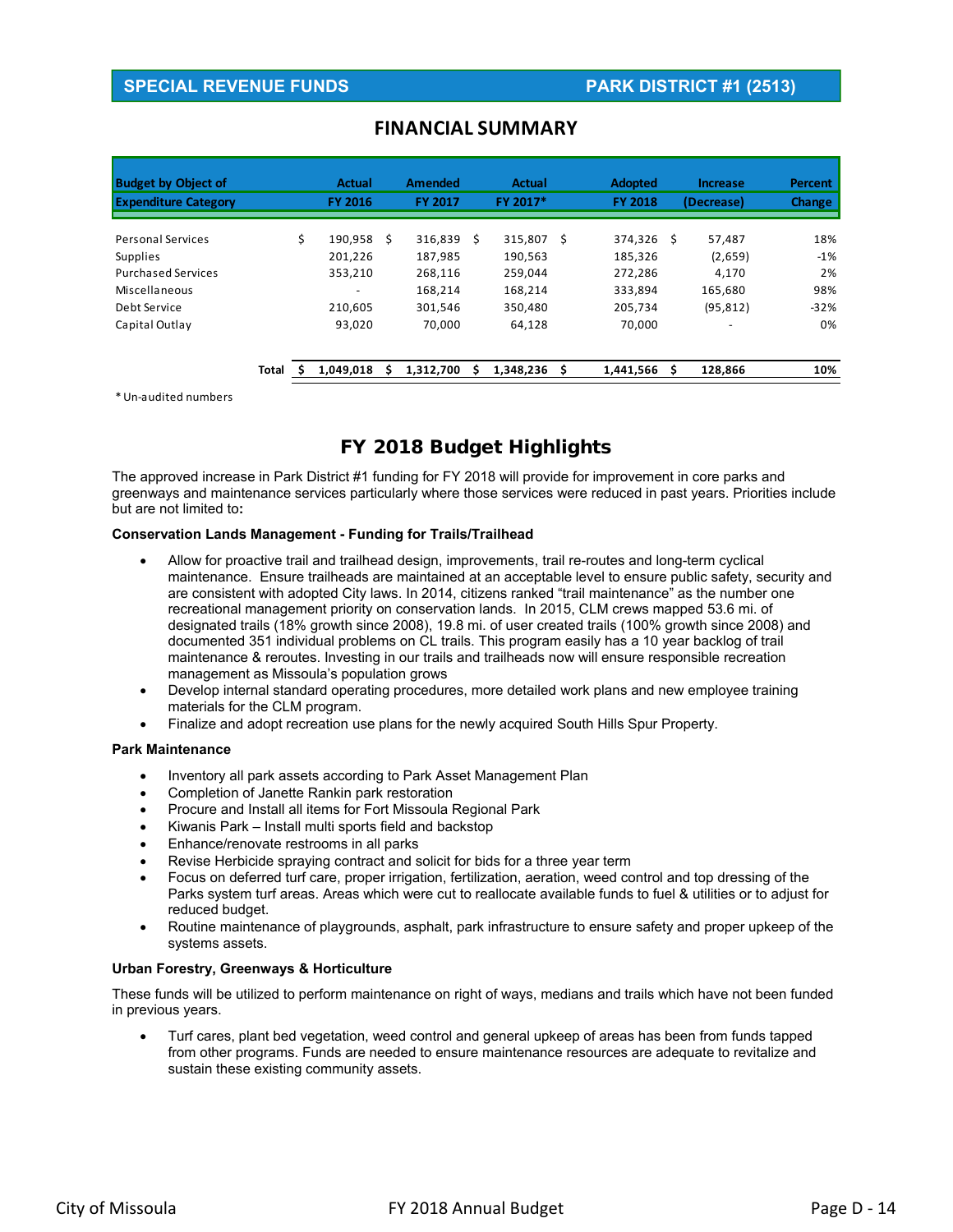## **SPECIAL REVENUE FUNDS PARK DISTRICT #1 (2513)**

- Increased frequency of maintenance for landscaped rights-of-way to better keep up with weed growth, with an emphasis on Reserve Street Medians, Higgins Street Roundabout, and 39th Street medians. Pothole and minor pavement repairs and maintenance for asphalt commuter trails.
- Reorganize priorities and incorporate the following new sites: L2M section of the Bitterroot Trail, South Reserve Crossing, Missoula Art Park and Kim Williams undercrossing section of the Milwaukee Trail
- Implement a sign and signal clearance program
- Update the tree inventory
- Improve and expand the gravel bed nursery
- Continue risk tree analysis and risk tree removal
- Develop new avenues to recycle tree removal wood
- Continue pruning young trees with poor structural form through Volunteers in Pruning (VIP) program.
- Complete two year review of the forest master management plan
- Update MMC 12.28,12.32 and 12.48

#### **Parks Asset Management Program**

- Repair of damaged trails, damaged or vandalized playground, and/or the repair of shelters allows the Department to mitigate potential safety and liability concerns.
- Implementation Plan for Cyclical Maintenance of Infrastructure -Funds will be utilized in the development of a long-range plan to address developed park infrastructure and amenities that require major work or replacement due to: Public safety concerns, age, condition, code compliance, and to sustainably manage park maintenance costs.

A number of parks, trails, conservation lands, and ROW improvements have been added making the added park district funding critically important to maintaining a system that contributes significantly to Missoula resident's quality of life, as well as our community's economic and environmental sustainability.

| <b>Title</b>                                        | <b>Actual</b><br>FY 2015 | <b>Actual</b><br>FY 2016 | <b>Actual</b><br>FY 2017 | <b>Adopted</b><br>FY 2018 |
|-----------------------------------------------------|--------------------------|--------------------------|--------------------------|---------------------------|
| <b>COMMUNICATION SPECIALIST</b>                     | $\overline{\phantom{0}}$ |                          | 0.25                     | 0.25                      |
| MORE COORDINATOR                                    |                          |                          | 0.11                     | 0.11                      |
| <b>BUSINESS MANAGER</b>                             |                          |                          | 0.66                     | 1.00                      |
|                                                     |                          |                          |                          |                           |
| ARBORIST ASSISTANT                                  |                          |                          | 0.17                     | 0.17                      |
| <b>FORESTRY WORKER</b>                              |                          |                          | 2.17                     | 3.00                      |
| <b>RESEARCH SPECIALIST</b>                          |                          | 0.75                     | 0.89                     | 0.89                      |
| <b>MAINTENANCE WORKERS</b>                          | 0.60                     |                          | 1.11                     | 1.21                      |
| <b>INTERMITTENT POSITIONS (RECEIVE NO BENEFITS)</b> |                          |                          |                          |                           |
| LEVEL 4 INTERMITTENT PARK MNTC                      | 0.46                     | 0.46                     | 1.78                     | 0.46                      |
| LEVEL 4 INTERMITTENT CLM                            | 0.46                     | 1.06                     |                          | 0.86                      |
| <b>LEVEL 4 INTERMITTENT URBAN FORESTRY</b>          | 0.46                     | 0.46                     |                          | 0.46                      |
| <b>LEVEL 5 INTERMITTENT RECREATION</b>              |                          |                          | 0.08                     | 0.08                      |
|                                                     |                          |                          |                          |                           |
|                                                     |                          |                          |                          |                           |
| <b>Total</b>                                        | 1.98                     | 2.73                     | 7.22                     | 8.49                      |

#### STAFFING SUMMARY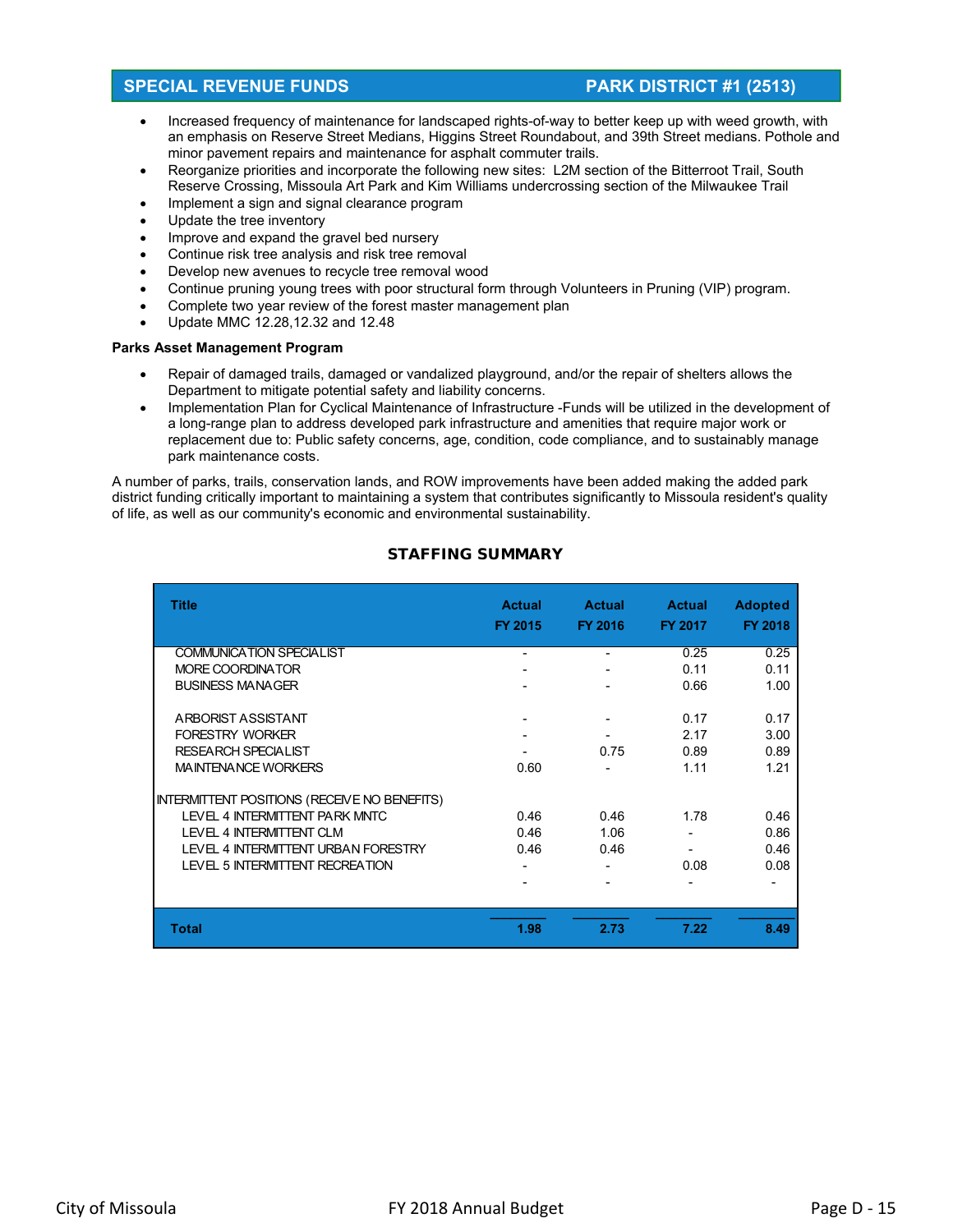

# Aquatics Division

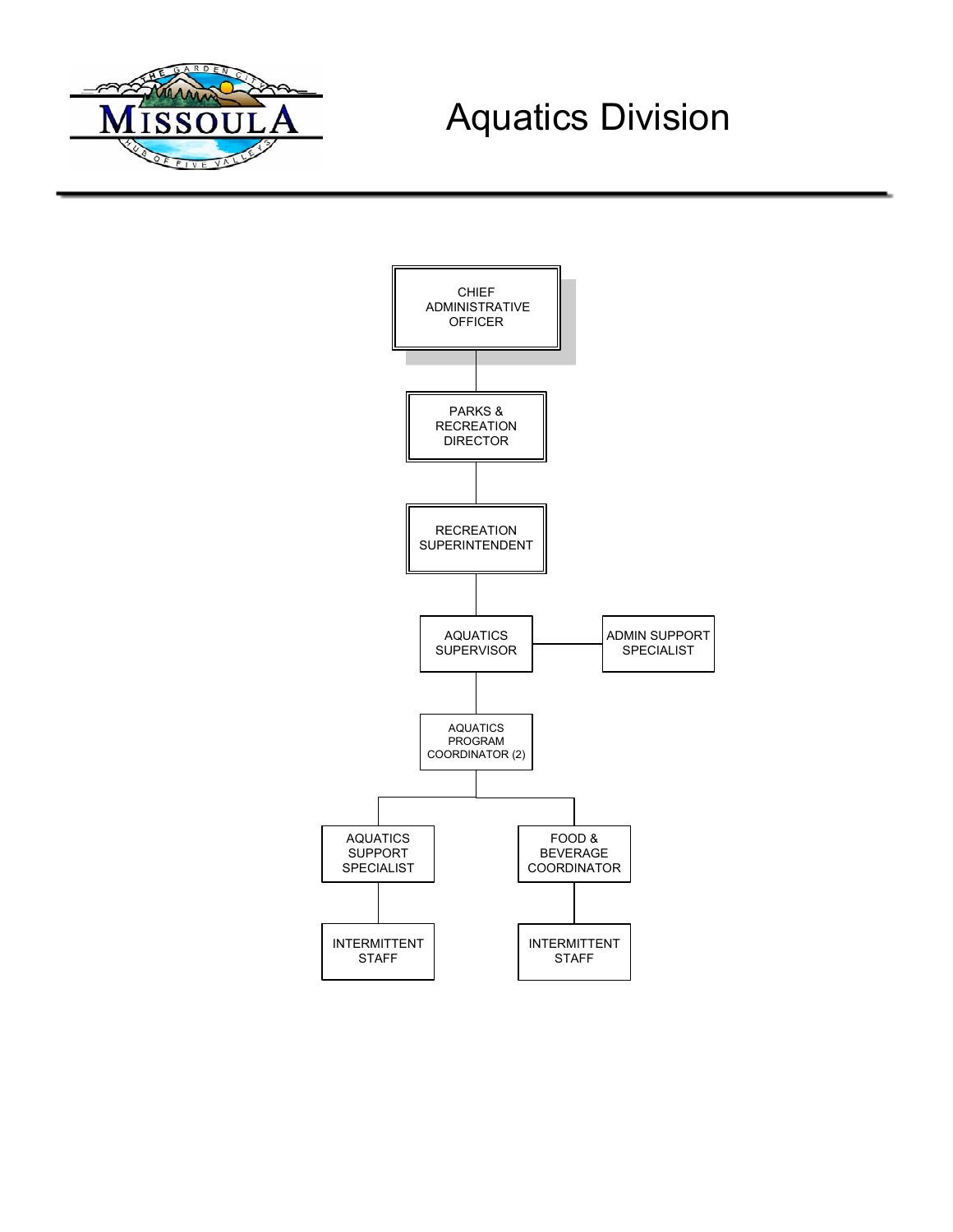# Program Description

The goal of this activity is to provide quality aquatics programs, opportunities and facilities for citizens of all ages, interests, and abilities thus giving every resident as well as guests an opportunity for lifetime leisure skills, water safety skills and active, healthy life styles.

# City Strategic Plan & Department's Implementation Strategy

#### **Goal #1: Fiscal Sustainability**

- Strategy: We will maintain or improve the level of service to citizens.
	- o Operational goal for new mobile kitchen is to provide a \$30,000 net increase in concessions revenue sales annually, after a 3 year payback for the purchase of the equipment/trailer.
	- o We will continue cooperate with Missoula Aquatic Club to provide access to private rental of the 50m pool for Swim Team practice.

#### **Goal #2: Harmonious natural and built environment**

- Strategy: We will make sure that our natural and built environments continue to represent Missoula's values of clean water and clean air.
	- o Continue to research and implement energy reduction programs; currently replacing Splash Deck feature pump motors with Variable Frequency Drive motors that allow for energy conservation and reduced maintenance.

#### **Goal #3: Quality of life for all people in all places**

- Strategy: We will support plans and programs that promote a healthy lifestyle for Missoula's citizens.
	- o Promote healthy Aquatics Programs

We will use the new Grill Trailer kitchen to increase the amount of menu items that are created from scratch. Using fresh foods as much as possible.

| <b>Budget by Object of</b>  |       | <b>Actual</b>  |   | <b>Amended</b> |   | <b>Actual</b>            | <b>Adopted</b> |   | <b>Increase</b> | Percent       |
|-----------------------------|-------|----------------|---|----------------|---|--------------------------|----------------|---|-----------------|---------------|
| <b>Expenditure Category</b> |       | <b>FY 2016</b> |   | <b>FY 2017</b> |   | FY 2017*                 | <b>FY 2018</b> |   | (Decrease)      | <b>Change</b> |
|                             |       |                |   |                |   |                          |                |   |                 |               |
| <b>Personal Services</b>    |       | \$<br>722.210  | Ŝ | 681,213        | Ŝ | 762.074 \$               | 771.813        | Ŝ | 90,600          | 13%           |
| <b>Supplies</b>             |       | 181,705        |   | 213,500        |   | 235,907                  | 213,500        |   |                 | 0%            |
| <b>Purchased Services</b>   |       | 258,675        |   | 322,706        |   | 275,496                  | 343,057        |   | 20,351          | 6%            |
| Miscellaneous               |       | 504,132        |   | 12.000         |   | 515,204                  | 16,647         |   | 4,647           | 39%           |
| Debt Service                |       |                |   | -              |   |                          | -              |   |                 |               |
| Capital Outlay              |       |                |   | 35.000         |   | $\overline{\phantom{m}}$ | 35,000         |   | -               | 0%            |
|                             |       |                |   |                |   |                          |                |   |                 |               |
|                             | Total | 1,666,722      |   | 1,264,419      | s | 1,788,681                | 1,380,017      |   | 115,598         | 9%            |

# **FINANCIAL SUMMARY**

\*Un‐audited numbers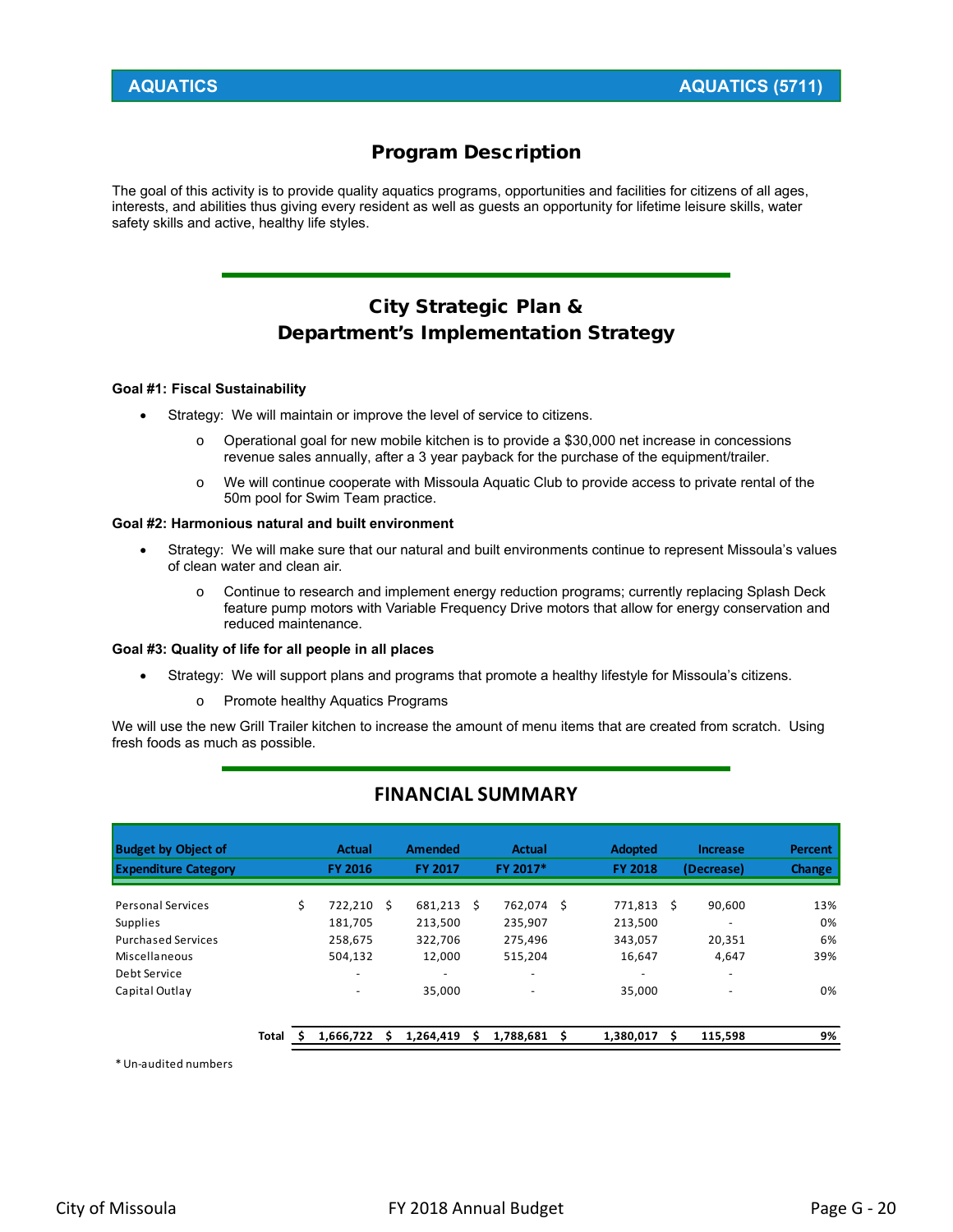# STAFFING SUMMARY

| <b>Title</b>                              | <b>Actual</b><br>FY 2015 | Actual<br>FY 2016 | <b>Actual</b><br>FY 2017 | <b>Adopted</b><br><b>FY 2018</b> |
|-------------------------------------------|--------------------------|-------------------|--------------------------|----------------------------------|
| <b>AQUATICS STAFF</b>                     |                          |                   |                          |                                  |
| AQUATICS SUPERVISOR                       | 1.00                     | 1.00              | 1.00                     | 1.00                             |
| AQUATICS PROGRAM COORDINATOR              | 2.00                     | 2.00              | 2.00                     | 2.00                             |
| <b>REC ADMIN SPECIALIST</b>               | 1.00                     | 1.00              | 1.00                     | 1.00                             |
| REC SUPPORT SPECIALIST                    | 0.75                     | 0.75              | 0.75                     | 0.75                             |
| FOOD AND BEVERAGE CORRDINATOR             |                          |                   |                          | 0.50                             |
| I FVFL 1 INTERMITTENT RECREATION          | 1.20                     | 1.96              | 1.96                     | 1.95                             |
| <b>I FVFI 2 INTERMITTENT RECREATION</b>   | 2.50                     | 7.53              | 4.59                     | 2.92                             |
| <b>I FVFL 3 INTERMITTENT RECREATION</b>   | 6.50                     | 4.55              | 6.53                     | 6.40                             |
| <b>LEVEL 4 INTERMITTENT RECREATION</b>    | 2.18                     | 4.23              | 4.23                     | 3.73                             |
| LEVEL 4 CONCESSION CAPTAINS               |                          |                   |                          | 0.58                             |
| <b>I FVFL 5 INTERMITTENT RECREATION</b>   | 5.50                     | 0.22              | 1.16                     | 2.83                             |
| LEVEL 5 INTERMITTENT SPECIALTY INSTRUCTOR | 0.50                     | 0.39              | 0.41                     | 0.46                             |
| <b>PART TIME CASHIER</b>                  |                          |                   |                          |                                  |
| PART TIME CUSTODIAN                       | 0.75                     | 0.25              | 0.25                     |                                  |
|                                           |                          |                   |                          |                                  |
| <b>Total</b>                              | 23.88                    | 23.88             | 23.88                    | 24.12                            |

# **Highlights**

Splash Montana and Currents Aquatics Center continue to be extremely popular recreational facilities with all age groups. "The Lake" 50-meter pool is heavily utilized by fitness swimmers and the local competitive swim teams. Splash Montana continues to host several special swim events each year at The Lake, including the Firecracker Swim Meet and the Wild Fire Kids Triathlon.

#### **Accomplishments include:**

- Completed Lazy River Tile Project
- ❖ Increased per capita Gross Food Sales at Splash by 28 cents
- Splash Montana listed as Best Place for Kid's Fun finalist in the Missoula Independent's Best of Missoula 2016.
- Best Ever Gross Swim Lesson and Private Lesson Revenue at Currents.
- Successfully promoted and operated first "Dive In Movie" at Currents Aquatics Center

# Goals for 2018

- Continue to increase Swim Lesson revenue through booking a greater number of private lessons for individuals who prefer one on one instruction.
- ❖ Increase Swim Lesson and General Admission revenue through booking a greater number of daycare and youth organizations for swim lessons and recreational swim trips.
- Increase per Capita food sales at Splash Montana and establish shoulder season revenue stream through food sales utilizing mobile grill.